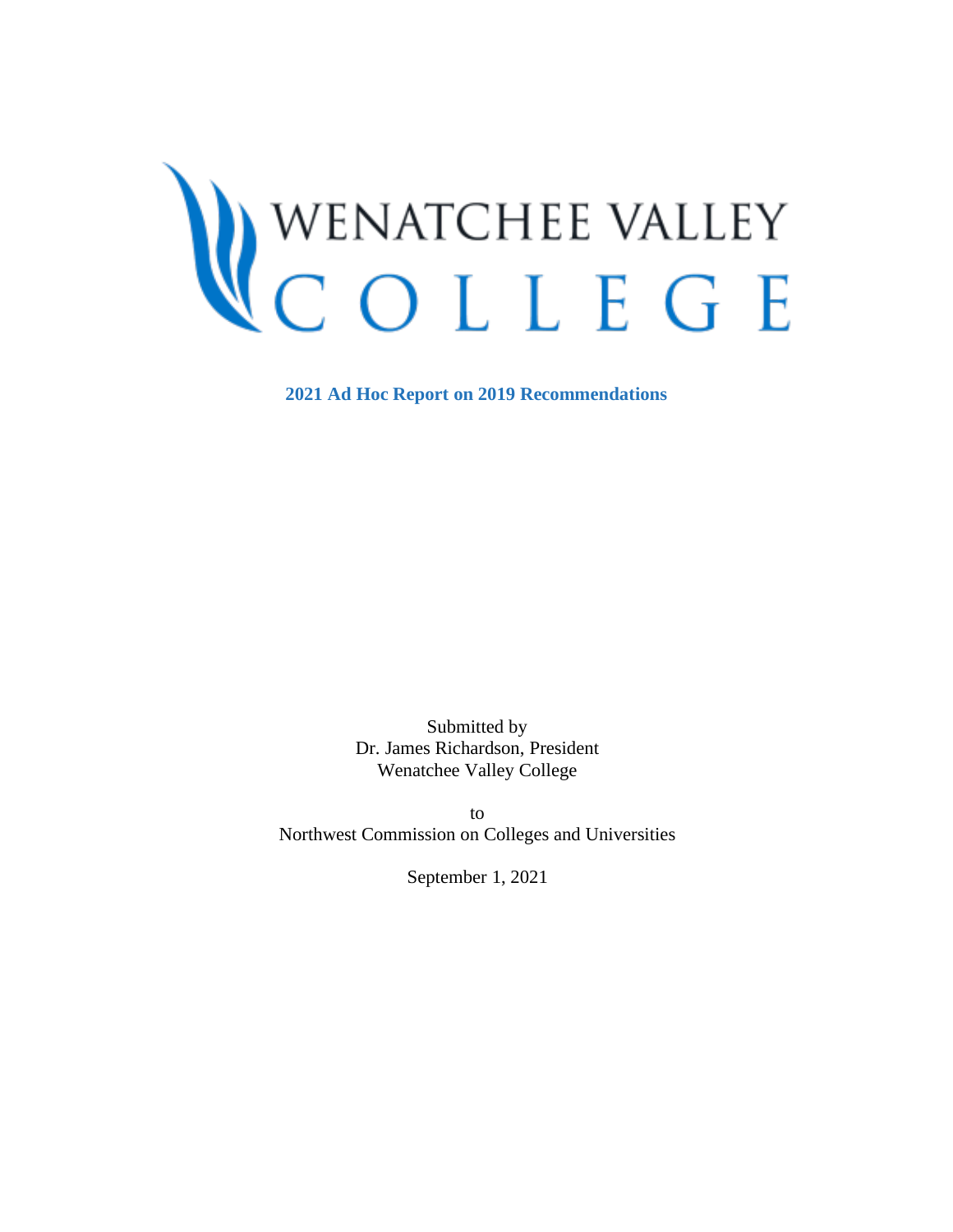| 2021 Ad Hoc Report on 2019 Recommendations |                |
|--------------------------------------------|----------------|
| <b>About Wenatchee Valley College</b>      | $\mathbf{ii}$  |
| <b>Status of 2019 Recommendations</b>      | iii            |
| Impact of COVID-19 Pandemic                | iv             |
| Introduction                               | 1              |
| Recommendations 2 and 3                    | 1              |
| Assessment prior to evaluation             | $\overline{2}$ |
| Progress since Last Ad Hoc Visit           | 3              |
| Conclusion                                 | 9              |
|                                            |                |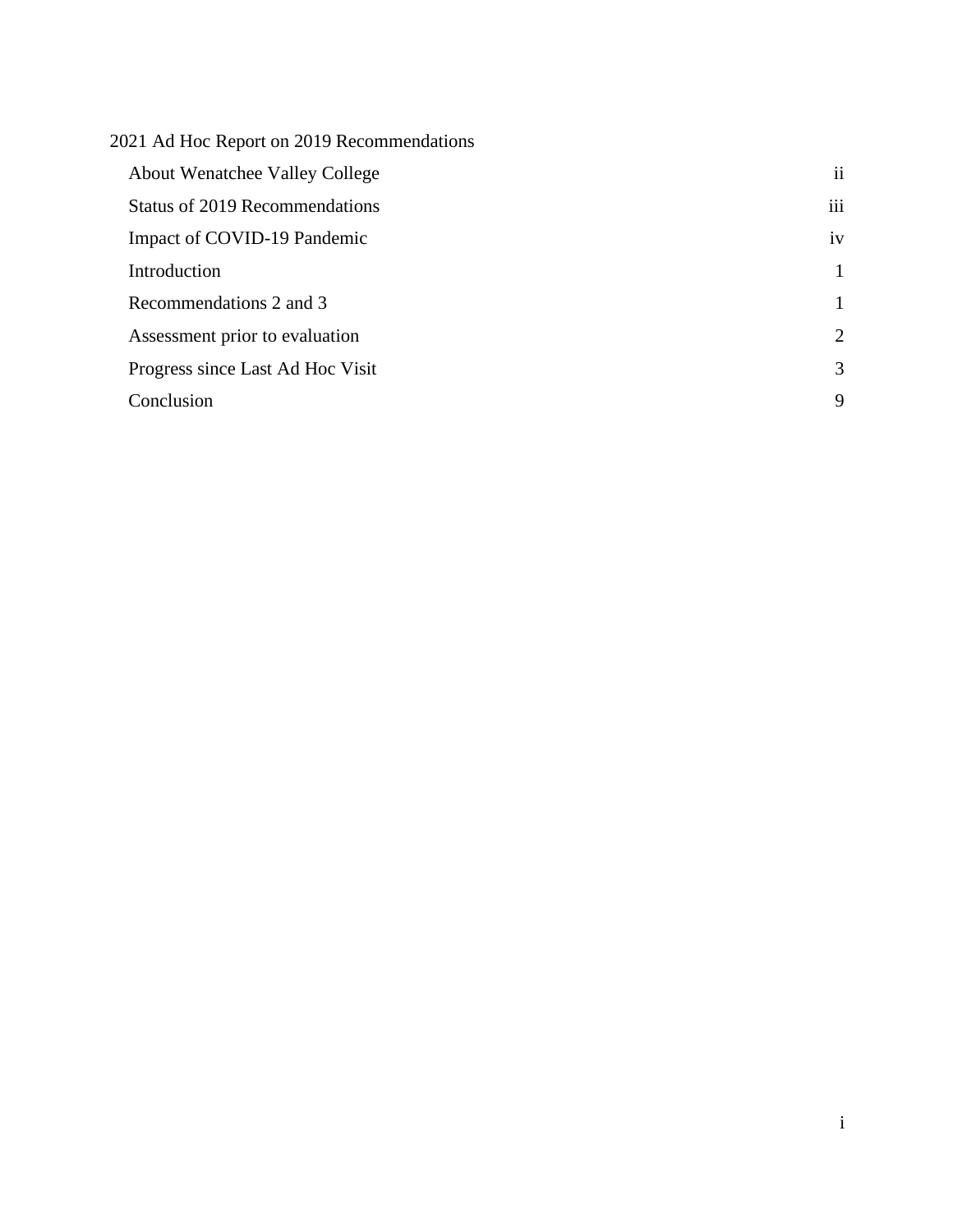#### <span id="page-2-0"></span>**About Wenatchee Valley College**

Wenatchee Valley College (WVC) was founded in Wenatchee in 1939 as a private college, with funds to hire the first teaching faculty guaranteed by community members. After a period of affiliation with the public K-12 school system, WVC became a public community college in 1967 with the passage of the Community College Act by the Washington State Legislature. At this time, Chelan, Douglas, and Okanogan counties were designated as WVC's service district. This area covers over 10,000 square miles and currently has a population of more than 172,000 residents. Though the area is primarily rural with widely scattered communities, the greater Wenatchee area has grown to a population of over 60,000 residents. WVC is one of 34 total community and technical colleges in Washington state.

As a state-supported community college WVC's mission is grounded in state statute [\(RCW 28.B 50\)](https://app.leg.wa.gov/RCW/default.aspx?cite=28B.50). This legislation establishes community colleges as open-access institutions with a purpose of providing pretransfer preparation, workforce education, transitional skills instruction, and lifelong learning opportunities. WVC's mission statement echoes this purpose, being formally revised and adopted by the Board of Trustees June 2021:

*Wenatchee Valley College enriches North Central Washington by serving educational and cultural needs of communities and residents throughout the service area. The college is committed to diversity, equity and inclusion for all students and employees and provides high-quality transfer, liberal arts, professional/technical, basic skills and continuing education for students of diverse ethnic and economic backgrounds.*

Under this mission statement, WVC has four core themes: Educational Achievement, Support for Learning, Responsiveness to Local Needs and Diversity and Cultural Enrichment. Each core theme has a dedicated committee composed of college faculty and staff that seeks ways to improve the college regarding each core theme. All four core themes and associated committees are focused on student success and achievement.

WVC's main campus is on a 52-acre site in central Wenatchee. It includes ten main buildings with classrooms, teaching labs, and offices; a library/media center; a student recreation center, a gymnasium; a student center with dining area and bookstore; a facilities and operations center; and athletic fields for baseball, softball, and soccer. As of fall 2021, the college has a new three-story classroom building, replacing a multipurpose/classroom building built in the early 1950s. During the construction of the new building, WVC acquired two new portable classrooms and repurposed an old, unused dorm building for office and lab space. These temporary accommodations will be maintained, as WVC is planning to replace another building that houses multiple technical programs in the future.

In 1972, a satellite campus was established in Omak, 100 miles to the north of Wenatchee, to better serve the residents of Okanogan County and Colville Confederated Tribes. In 1975, WVC purchased its first permanent building to begin the campus in Omak. Over time, the WVC at Omak programs, services and buildings have grown to include additional classrooms, laboratories, offices, and a library. WVC is actively in the process of acquiring funding for a new medical and lab building for the Omak campus.

In 2020-21, WVC served almost 4,940 students, with those students generating 2,774 FTEs (annualized full-time equivalent students). Due to COVID-19 and having to offer almost all courses remotely, identifying the split of enrollment between campuses is not possible. In the past, there has been historically about an 89% to 11% split between the Wenatchee and Omak campuses. WVC is a designated Hispanic Serving Institution with 42 percent of its students of Latinx origin. In addition, 2.1 percent of WVC's students are Native American. Prior to COVID-19 considerations, most Native American students were enrolled at WVC at Omak, which is adjacent to the reservation lands of the Colville Confederated Tribes.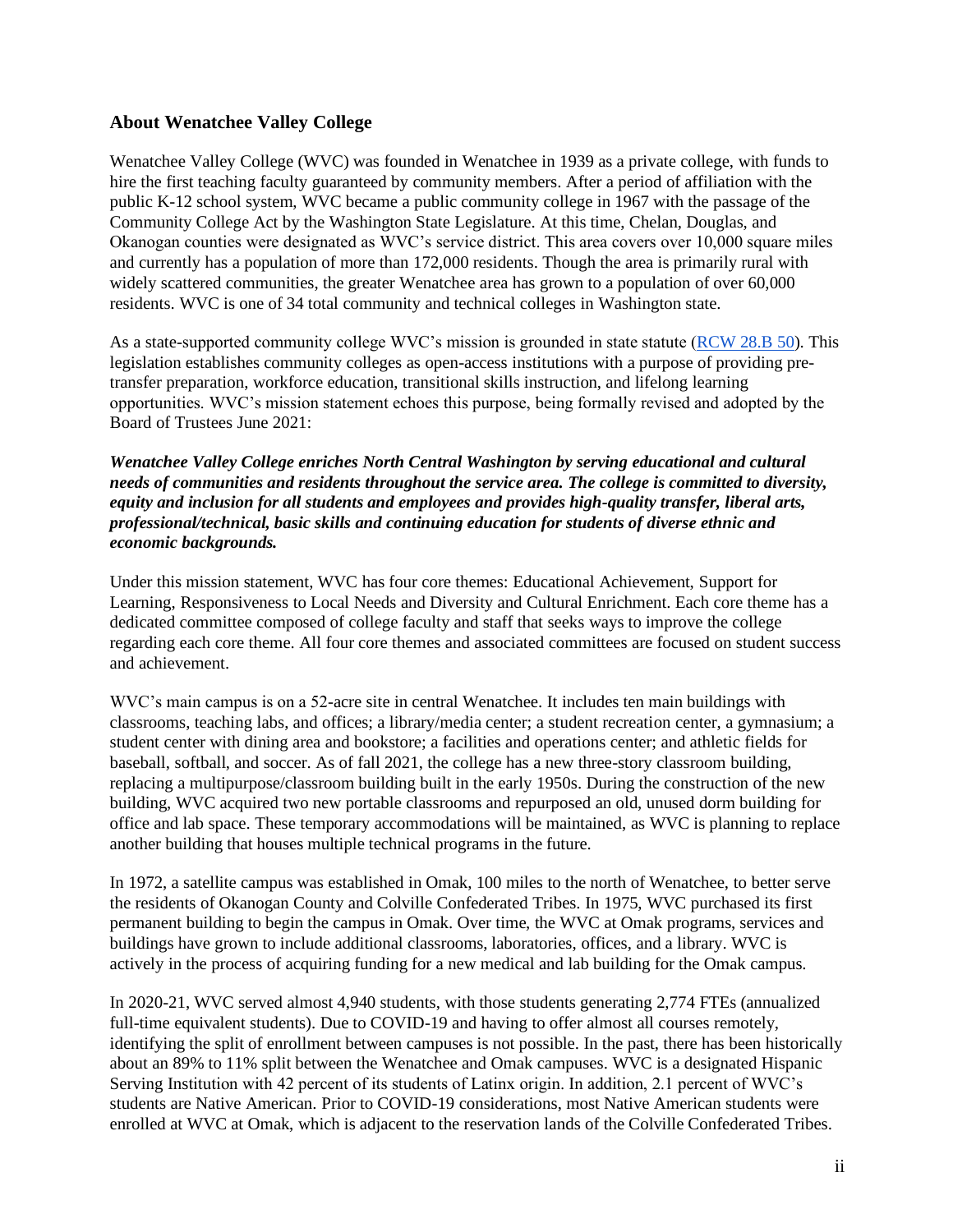## <span id="page-3-0"></span>**Status of 2019 Recommendations**

Following the 2020 Ad Hoc Evaluation, as of February 12, 2021, the Northwest Commission on Colleges and Universities (NWCCU) Board of Commissioners set the following status for the three spring 2019 mission fulfillment and sustainability recommendations:

- Recommendation 1: Fulfilled
- Recommendation 2: Continued as non-compliant
- Recommendation 3: Continued as non-compliant

As Recommendation 1 is considered as having been fulfilled, this report will focus on Recommendations 2 and 3.

| <b>Date</b>                                                                                 | <b>Event/Milestone</b>                                                           | <b>Description</b>                                                                                                                                                                        |  |  |
|---------------------------------------------------------------------------------------------|----------------------------------------------------------------------------------|-------------------------------------------------------------------------------------------------------------------------------------------------------------------------------------------|--|--|
| April 2019<br>2019 Evaluation of Mission<br><b>Fulfillment</b> and<br><b>Sustainability</b> |                                                                                  | Site evaluation visit and report to commission; WVC<br>receives 4 commendations and 3 recommendations.                                                                                    |  |  |
| <b>July 2019</b>                                                                            | <b>NWCCU Action</b>                                                              | Confirmed 3 recommendations 2019 Mission Fulfillment<br>and Sustainability Evaluation Action.                                                                                             |  |  |
| September 2019 Two-day                                                                      | symposia/workshops on<br>assessment                                              | Meetings and workshops for all faculty on student learning<br>outcomes assessment with national expert, administration<br>and faculty.                                                    |  |  |
|                                                                                             | September 2019 Improved Program Learning<br><b>Outcomes</b>                      | Start of a year-long effort led by the Assessment<br>Committee to improve program learning outcomes<br>developed in 2018-19.                                                              |  |  |
| October 2019                                                                                | <b>Educational Achievement</b><br>Committee recommends<br>changes for assessment | Committee recommends providing faculty leadership time<br>and funding for assessment coordinators. Provides direction<br>for faculty participation in assessment.                         |  |  |
| October 2019<br><b>Faculty Assessment</b><br>Coordinators begin work                        |                                                                                  | Funding and establishment of four faculty assessment<br>coordinators provide release time and stipends for help<br>with faculty program assessment activities.                            |  |  |
|                                                                                             | November 2019 Area Plans for 2019-20                                             | Annual Area Plans describe program gains, gaps and goals<br>and identify an assessment question for evaluation.                                                                           |  |  |
| <b>July 2020</b>                                                                            | 2019-20 Assessment<br><b>Compilation Report</b>                                  | <b>Assessment Coordinators and Assessment Committee</b><br>worked with faculty to document assessment results and<br>compile these artifacts into a year-end report.                      |  |  |
|                                                                                             | September 2020 2019-20 Celebrating<br><b>Assessment Meeting</b>                  | Led by Assessment Coordinators, faculty presented on their<br>assessment efforts of the prior year. Campus wide SLO<br>data compilation shared with faculty.                              |  |  |
|                                                                                             | September 2020 2020 Ad Hoc Report on<br>Recommendations submitted                | Ad Hoc Report submitted to NWCCU.                                                                                                                                                         |  |  |
| October 2020                                                                                | <b>Ad Hoc Evaluation of</b><br>Recommendations                                   | First ad hoc evaluation on 2019 Recommendations; visit<br>conducted online.                                                                                                               |  |  |
|                                                                                             | November 2020 Area Plans for 2020-21                                             | Annual Area Plans incorporate a 3-year cycle for<br>assessment; faculty identify a question, collect data,<br>implement actions, evaluate actions, and report on action<br>effectiveness. |  |  |
| February 2021                                                                               | <b>Assessment Canvas shell for</b><br>faculty created                            | Canvas shell created as an assessment training tool for<br>faculty. This site contains templates, videos, and text to                                                                     |  |  |

#### **Timeline Summarizing Key Events/Milestones for Recommendations 2 & 3**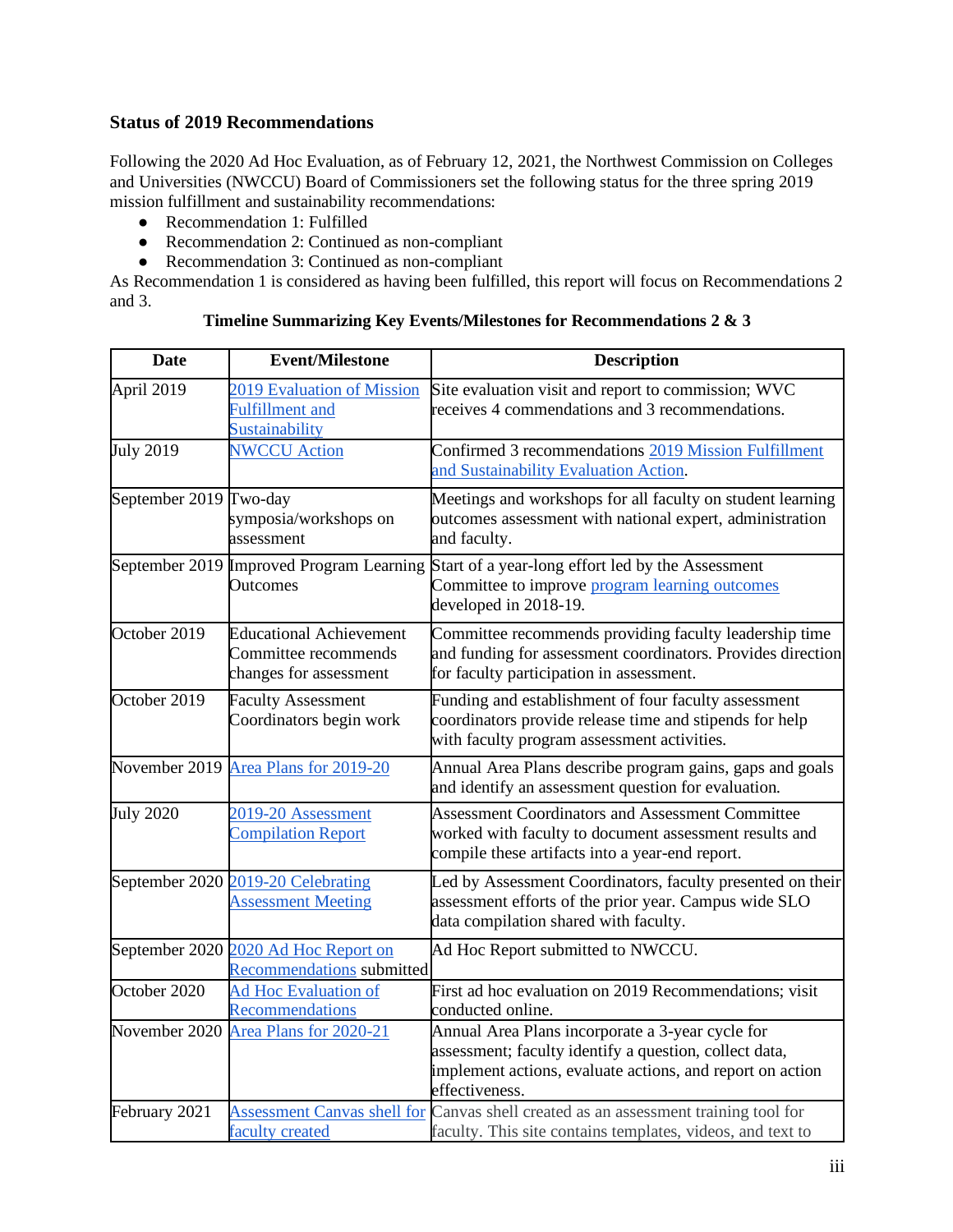| Date                                                                                     | <b>Event/Milestone</b>                                                  | <b>Description</b>                                                                                                                                                                                                                          |  |  |
|------------------------------------------------------------------------------------------|-------------------------------------------------------------------------|---------------------------------------------------------------------------------------------------------------------------------------------------------------------------------------------------------------------------------------------|--|--|
|                                                                                          |                                                                         | guide assessment efforts at WVC.                                                                                                                                                                                                            |  |  |
| February 2021<br><b>Hoc Evaluation</b>                                                   |                                                                         | NWCCU Action on 2020 Ad Recommendations 2 and 3 retained as non-compliant                                                                                                                                                                   |  |  |
| March 2021                                                                               | <b>Deans Day Assessment</b><br>Presentation                             | Shared assessment canvas training tool with faculty                                                                                                                                                                                         |  |  |
| April 2021                                                                               | <b>Master Syllabus update to</b><br>include learning outcome<br>mapping | Curriculum committee approves inclusion of learning<br>outcome mapping in the Master Syllabi. Future updates to<br>master syllabi will require inclusion of CLO, PLO, SLO<br>learning outcome mapping matrices.                             |  |  |
| <b>July 2021</b><br><b>Assesstivus Week</b>                                              |                                                                         | Faculty time provided, with stipends, for the opportunity to<br>collaborate and analyze program outcomes data for<br>incorporation into fall area plans. Included an introductory<br>and closing session to celebrate assessment exemplars. |  |  |
|                                                                                          | September 2021 Area Plans for 2021-22                                   | Area Plans including program learning outcome analysis<br>are loaded into canvas training shell                                                                                                                                             |  |  |
| September 2021 Planned: 2 <sup>nd</sup> Annual Launch<br>Week Assessment<br>Presentation |                                                                         | Faculty meeting to celebrate assessment exemplars and<br>discuss faculty progress in documenting assessment<br>activities at WVC. To be held during launch week.                                                                            |  |  |
| October 2021                                                                             | 2021 Ad Hoc Evaluation on<br>2019 Recommendations                       | Ad Hoc Evaluation visit for Recommendations 2 and 3                                                                                                                                                                                         |  |  |

# <span id="page-4-0"></span>**Impact of COVID-19 Pandemic**

Like most higher education institutions, WVC was forced to quickly move all instruction to a remote/online modality in spring of 2020. This was done by using time during spring break and delaying the first week of classes for Spring Quarter. In that short time, faculty and staff built virtual instruction and services for students in this new reality. Going forward, all have worked fiercely to improve online instruction and services to support student success and educational achievement. Historically, WVC has relied heavily on in-person instruction and support services.

While faculty and staff have voiced concerns over the workload caused by these changes, efforts to continue to improve learning outcomes assessment and use of assessment results have mostly continued as originally planned. WVC not only pivoted to meet student needs, but surveyed students on their experience during COVID-19 and moving online. Results were then used to determine best methods for instruction, assessment of learning, and gaining student feedback. For example, Access Services had 32 students who needed note taking accommodations, and staff met this accommodation by providing captioned Zoom/Panopto Videos for download. As a result, all students had access to a new resource and tool to improve online learning. This is one example of faculty meeting student needs providing far-reaching accommodations by implementing accessible practices.

WVC wishes to directly and openly express its pride in the courage and commitment of its faculty and staff in providing a quality educational experience for its students and community and their continued effort to adapt, assess, analyze and improve student educational achievement and success.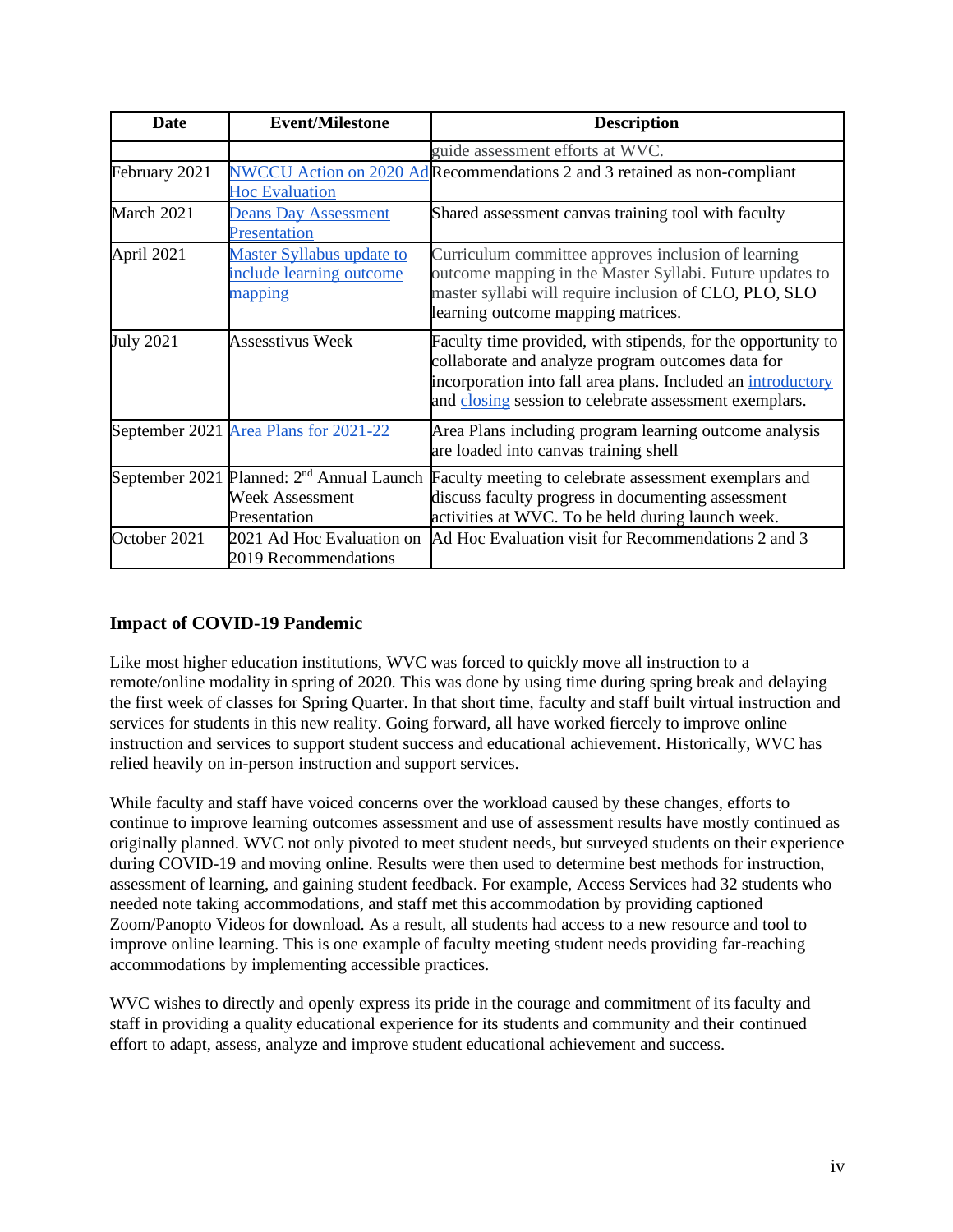## <span id="page-5-0"></span>**Introduction**

In spring 2019, Wenatchee Valley College concluded its latest accreditation cycle by completing the [Year Seven Self-Evaluation Report i](https://nwccu.box.com/s/b7mj3xvz00r0tgrvkyt8vdolgg2vwzrc)n February. The Year Seven Evaluation Visit in April 2019 resulted in the evaluation team giving WVC four commendations and three recommendations in its [evaluation report](https://nwccu.box.com/s/huysvfaw70va6ahsj00eyclg8ypd62gn). The Northwest Commission on Colleges and Universities (NWCCU) commissioners reviewed the report, discussed their findings with the evaluation chair, WVC's President and Accreditation Liaison Officer in June. This resulted in the commission [reaffirming](https://nwccu.box.com/s/61n8dzxmsy22pemtynkfcq4xinpp4xwz) [WVC accreditation](https://nwccu.box.com/s/61n8dzxmsy22pemtynkfcq4xinpp4xwz) by NWCCU and upholding the commendations and recommendations and asking that WVC act on the recommendations and be prepared to discuss progress made with an Ad Hoc Report and site visit in fall 2020. The three recommendations deal with three areas of concern brought forward by the evaluation team and the commission. Those areas are, in short:

- 1. WVC's Omak Campus security.
- 2. WVC's assessment of program learning outcomes.
- 3. WVC's use of assessment results in improving student learning and achievement.

In the January, 2021 meeting, the NWCCU Commissioners determined that Recommendation 1 is fulfilled and that WVC remains non-compliant on Recommendations 2 and 3.

The purpose of this report is to address the outstanding recommendations of the commission in preparation for the site visit in October 2021. What follows in this document is a short description of steps WVC has taken to address evaluator concerns and commission recommendations regarding Recommendations 2 and 3. It should be noted that much of this progress has been made during the COVID-19 pandemic. Pandemic response resulted in the closure of campus and moving all instruction to alternate online/distance platforms in the final week of winter quarter and throughout spring break and spring quarter. That the college continued to address the commission's concerns in the midst of the pandemic response is something to note and celebrate. We are proud of what WVC has achieved in the last year and to share it here with you.

# <span id="page-5-1"></span>**Recommendations 2 and 3**

Recommendation 2: *The evaluation committee recommends that Wenatchee Valley College document through an effective, regular and comprehensive system of assessment, that students achieve identified learning outcomes at the course, program, and institutional level. Faculty with teaching responsibilities are responsible for evaluating student achievement of clearly identified learning outcomes.* (2.C.5; 4.A.3)

Recommendation 3: *The evaluation committee recommends that the college use the results of its assessment of student learning to inform academic and learning‐support planning and practices that lead to enhancement of student learning achievements.* (4.B.2)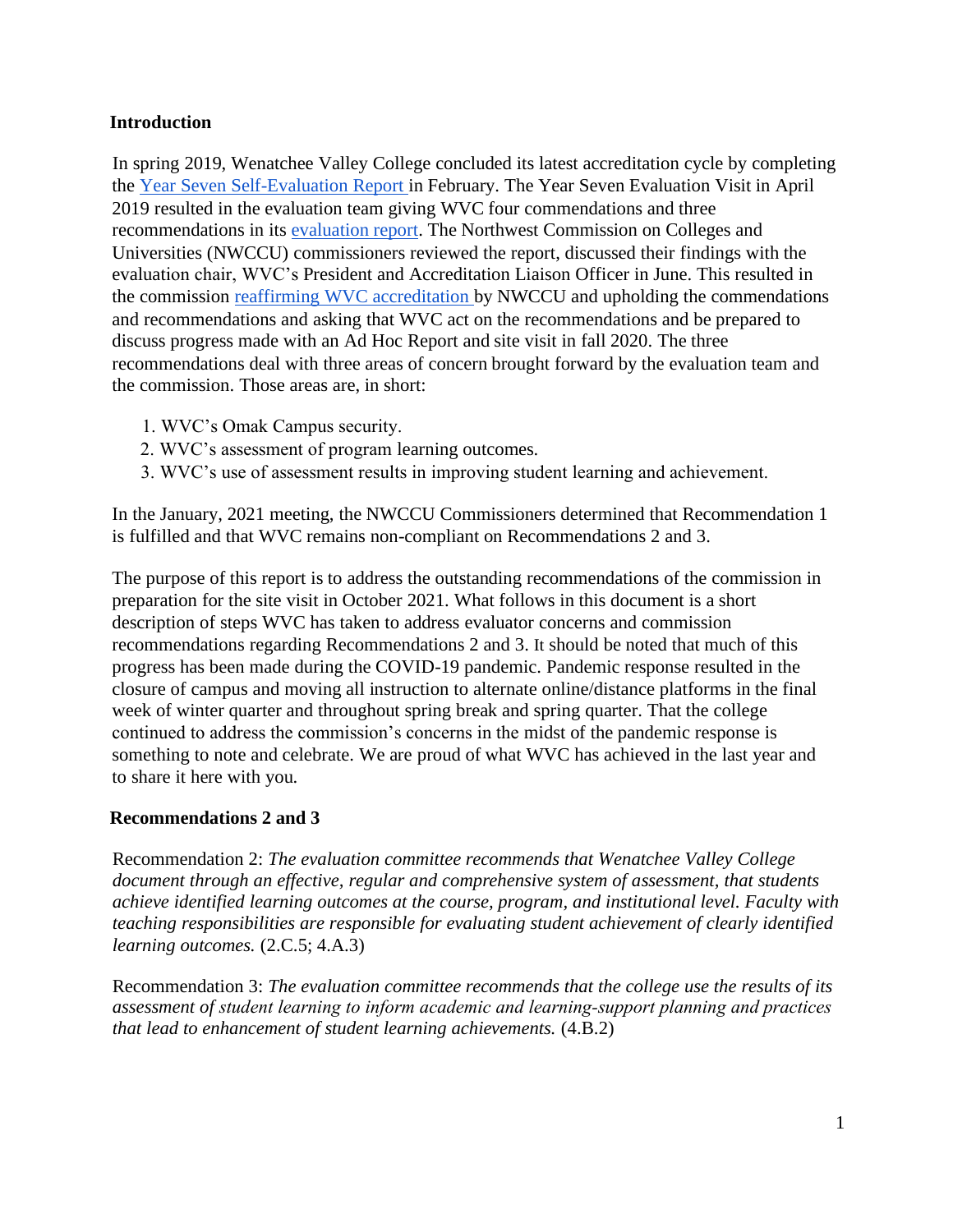#### <span id="page-6-0"></span>**Assessment prior to evaluation**

Wenatchee Valley College entered its [2019 Year Seven Comprehensive Self-Study](https://nwccu.box.com/s/b7mj3xvz00r0tgrvkyt8vdolgg2vwzrc) aware that more work was necessary to demonstrate student learning in order to fulfill the Educational Achievement core theme [\(Self-Study, p. 39](https://nwccu.box.com/s/b7mj3xvz00r0tgrvkyt8vdolgg2vwzrc)). While structures have been put in place to provide regular programmatic review through area plans (which asked for gaps in success, gains over the past year and goals for the future), little evidence existed that these plans included direct or indirect measurement of student learning and the use of the results of such measures for program improvement. Similarly, while the college had identified four [Student Learning Outcomes](https://nwccu.box.com/s/hnemfakomu56gplgfxxqz3baojpgiu2a) (SLOs) and had invested in annual institutional review of one of these SLOs [\(example\)](https://tableau.sbctc.edu/t/wvc_data/views/SLOAssessmentDashboards/SLOAssessment?:embed=y&:isGuestRedirectFromVizportal=y&:display_count=n&:showAppBanner=false&:origin=viz_share_link&:showVizHome=n) each year, the cycle had been initiated too late in the seven-year cycle for the college to be able to look at these results and establish institutional accountability around graduates' demonstration of their fulfillment. Finally, assessment at the course level was not aligned to program-level outcomes to allow the college to strengthen its programs.

WVC documented these concerns and initial changes in its Year Seven Comprehensive Self Study. Furthermore, WVC initiated several institutional changes in fall 2018. WVC recognized a disconnect between planning processes and assessment. To address this, the college [simplified its area plan](https://nwccu.box.com/s/ji2pg54ejpxfde7rxpelp5oqzz2syels) process. In addition to gains, gaps, and goals, the college asked programs to identify one assessable question the program would like to know the answer to and begin measuring those programmatic questions. In the first year, program participation in this linkage was irregular, but increased in 2019-20. Also, the college made a concerted effort to distinguish more clearly the differences between SLOs, course learning outcomes (CLOs), and program learning outcomes (PLOs). Previously, faculty had largely relied upon their CLO assessment as evidence of student learning. Faculty engagement in academic assessment in 2018-19 was largely educational. Faculty desired a better understanding of the relationship between student learning outcomes at the institutional level and their value in the classroom. In addition, some faculty were unaccustomed to thinking about their disciplinary areas as programs. To address this, the college engaged in an information campaign that sought to reinforce the fundamental value of SLO assessment for accountability and CLO assessment for program improvement. The college asked every program to create 5 to 8 PLOs that would describe what a graduate of that program would be expected to know, think, or do in the content area. The college goal for 2018-19 was for every program to establish program learning outcomes, and the college largely achieved this goal.

[During its](https://nwccu.box.com/s/vq1rba30q54rockl3d9ajskhrlnh005q) [2019 launch week \(Event](https://nwccu.box.com/s/vq1rba30q54rockl3d9ajskhrlnh005q) [Schedule, p. 2, 5\),](https://nwccu.box.com/s/vq1rba30q54rockl3d9ajskhrlnh005q) WVC invited Dr. Gianina Baker, assistant director of the National Institute for Learning Outcomes Assessment (NILOA) reviewed the college's year seven self-study and provided additional insight and consultation regarding the usefulness of assessment for improving student learning. Faculty feedback regarding launch week activities was positive, and the engagement in assessment noticeably improved.

In October, 2019, the Educational Achievement Core Theme Council recommended funding for development of Assessment Coordinator (AC) positions, faculty on release to support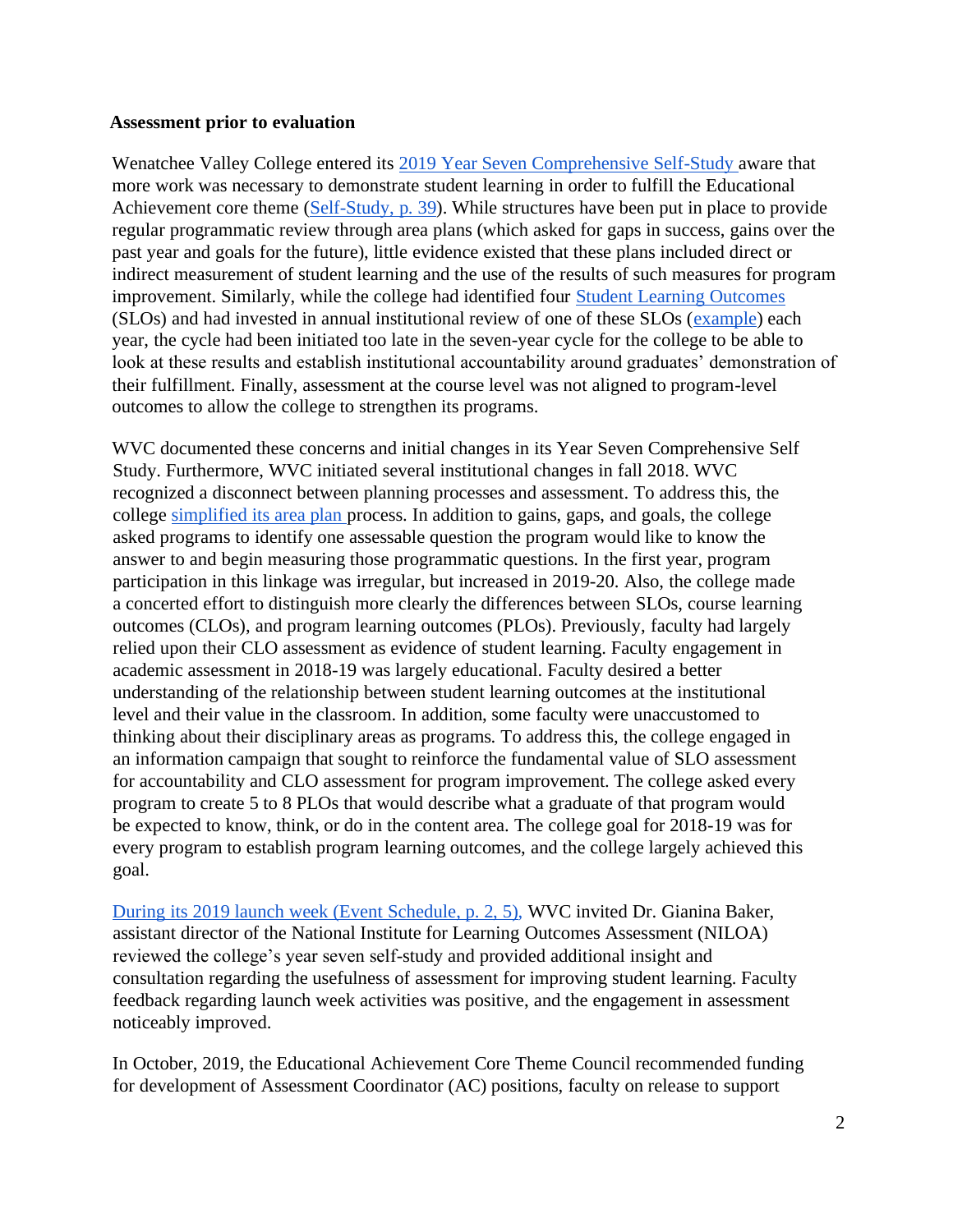departments and programs in their assessment efforts. The ACs were developed to encourage a culture of assessment and advocate for assessment as a means of improving student learning and institutional effectiveness. ACs work collaboratively with faculty and staff to support their assessment activities and to foster continuous improvement of course, program, and student learning outcomes. Also, ACs consult with academic and student support programs on area plans, curriculum mapping, program learning outcomes, and assessment. ACs provide guidance on assessment methodologies, data analyses, and interpretations with the aim of using results to plan for and take action toward continuous improvement. ACs facilitate meaningful conversations about course, program, and student learning outcomes. ACs support the assessment committee and their efforts to develop, organize, analyze, and report on student learning outcomes and related activities. Finally, ACs help the administration, faculty, and staff promote internal and external communication of assessment exemplars and vignettes to celebrate success.

The work done by the Assessment Committee and Assessment Coordinators in 2019-20 advanced foundational work into real progress towards assessing programs, documenting student learning, and using the results of assessment in program improvement as illustrated in their yearend report. In total, 24 faculty prepared vignettes during the 2019-2020 academic year. These vignettes involved data collection at the course or program level to evaluate questions about student learning. In addition to the vignettes, several programs prepared learning outcome maps and assessment plans in the 2019-20 academic year. For example, five programs developed PLOs, six programs updated PLOs to make them more measurable, seven programs developed learning outcome maps, and four programs developed over-arching assessment plans.

Assessment coordinators revised the area planning process to prioritize assessment and improvement. Instead of requesting new area plans annually, the coordinators recommended that area plans be three-year cycles. Year one establishes the area plan (including gains, gaps, and goals). Year two focuses on analysis of results. Year three focuses on providing evidence of improvement. The coordinators also established a roadmap for assessment to better illustrate the linkage between assessment and planning. Finally, the coordinators took on the significant challenge of building program-level assessment with faculty colleagues. The revisions from the assessment coordinators were implemented in 2020-21.

The college is capitalizing on the momentum gained in 2019-20. The Assessment Committee and coordinators generated [their own area plan](https://nwccu.box.com/s/ji2pg54ejpxfde7rxpelp5oqzz2syels) with goals for the current academic year. The coordinators provided the [2020 Launch Week keynote,](https://wvc.hosted.panopto.com/Panopto/Pages/Viewer.aspx?id=0bd60e8c-f877-4d9f-996b-ac380148a1ad) celebrating the college's successes over the past year. In 2019-20, dedicated time for department and program assessment was provided in each of the three quarterly Dean's Days [\(see academic calendar\)](https://www.wvc.edu/students/resources/academic-calendar.html#archives). Finally, a summer Assesstivus activity in July allowed departments and programs to collaborate on completion of their 2021- 2022 Area Plans.

# <span id="page-7-0"></span>**Progress since Last Ad Hoc Visit**

WVC is taking several approaches to ensure the effectiveness of the assessment of student learning outcomes. One effort has been the development of vignettes, as seen in several places in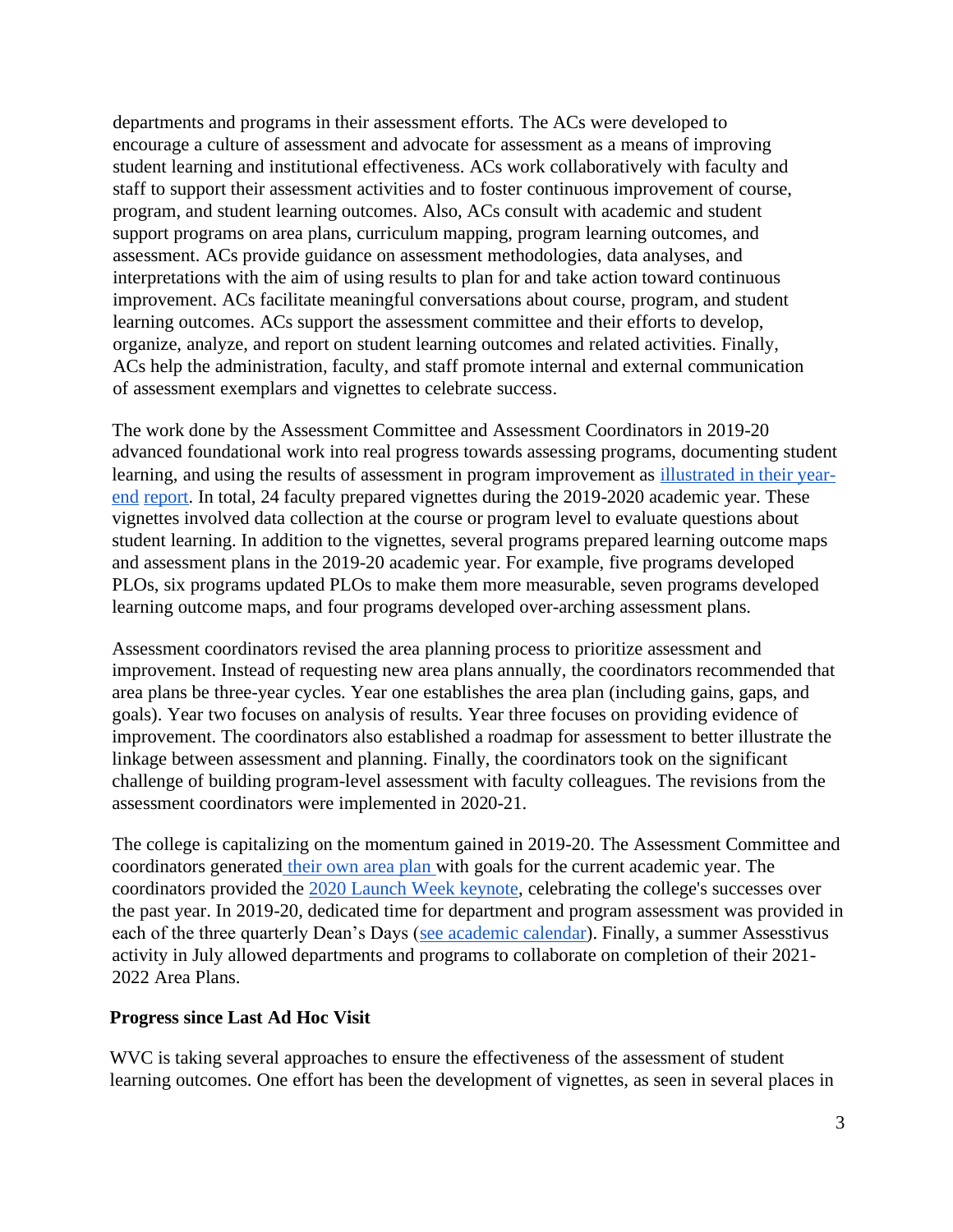this document. Vignettes accomplish several purposes. They are celebratory, making assessment an accomplishment, not just a box to be checked; they are instructive, showing other faculty yet another way assessment can be done; and they are milestones, marking a point in a department's journey. Another effort has been to ensure that learning outcomes assessment is owned and led by faculty. The Vice President of Instruction and the deans provide general direction and act as consultants, but the practical leadership comes from the Assessment Coordinators and program chairs. Another effort has been the deliberate approach to phases of assessment, documented in the area plans, whether they are in years, with loop closure in year three, or whether they are in phases that can be accomplished in a single year. Finally, the college's Guided Pathways work is a high-level driver toward effectiveness, with work happening to "ensure learning" being a crucial part of helping students be successful at a transfer institution or in their transition to a living wage job.

## **Vignette #1: Math Engineering Science Achievement (MESA) (Support for Learning)**

Persons excluded because of their ethnicity or race (PEERs), first-generation, and low-income students have historically been underrepresented and underserved in higher education settings. The MESA program works to address these barriers, increase retention rates, and increase students' interest in STEM while pursuing an Associates in Science-Transfer (AS-T) degree at Wenatchee Valley College.

During the Fall quarter of 2020, MESA distributed a survey to 222 students attending STEM courses required for an AS-T degree to investigate barriers students experience while attending Wenatchee Valley College. Questions were in the format of closed- and open-ended questions surrounding how students at WVC 1) feel supported and 2) identify and obtain access to resources to promote well-being as well as academic and professional support. They found evidence to support the mission of MESA, further understanding that students need additional support while pursuing their AS-T degree including, but not limited to, transfer assistance, consistent advising, and flexible workload. We endorse the use of intrusive support to address these findings.

The STEM transfer survey will be evaluated every other year to ensure it captures any strategies or processes that have changed at the program, department, and institutional level. Future surveys will need to consider the longterm effects of the pandemic in underrepresented status (URS) groups, (person excluded because of race and/or ethnicity, low-income, or a first-generation college students) and their families.

WVC has several ways that it ensures that learning outcomes assessment happens on a regular basis. The most significant is the area plan development process, with plans typically due in November. The plans address gains, gaps, and goals, and document the pursuit of an assessment question, and the resulting data collection, analysis and application of an intervention. In a given year, program faculty may be starting the process, be somewhere in process, or may be moving on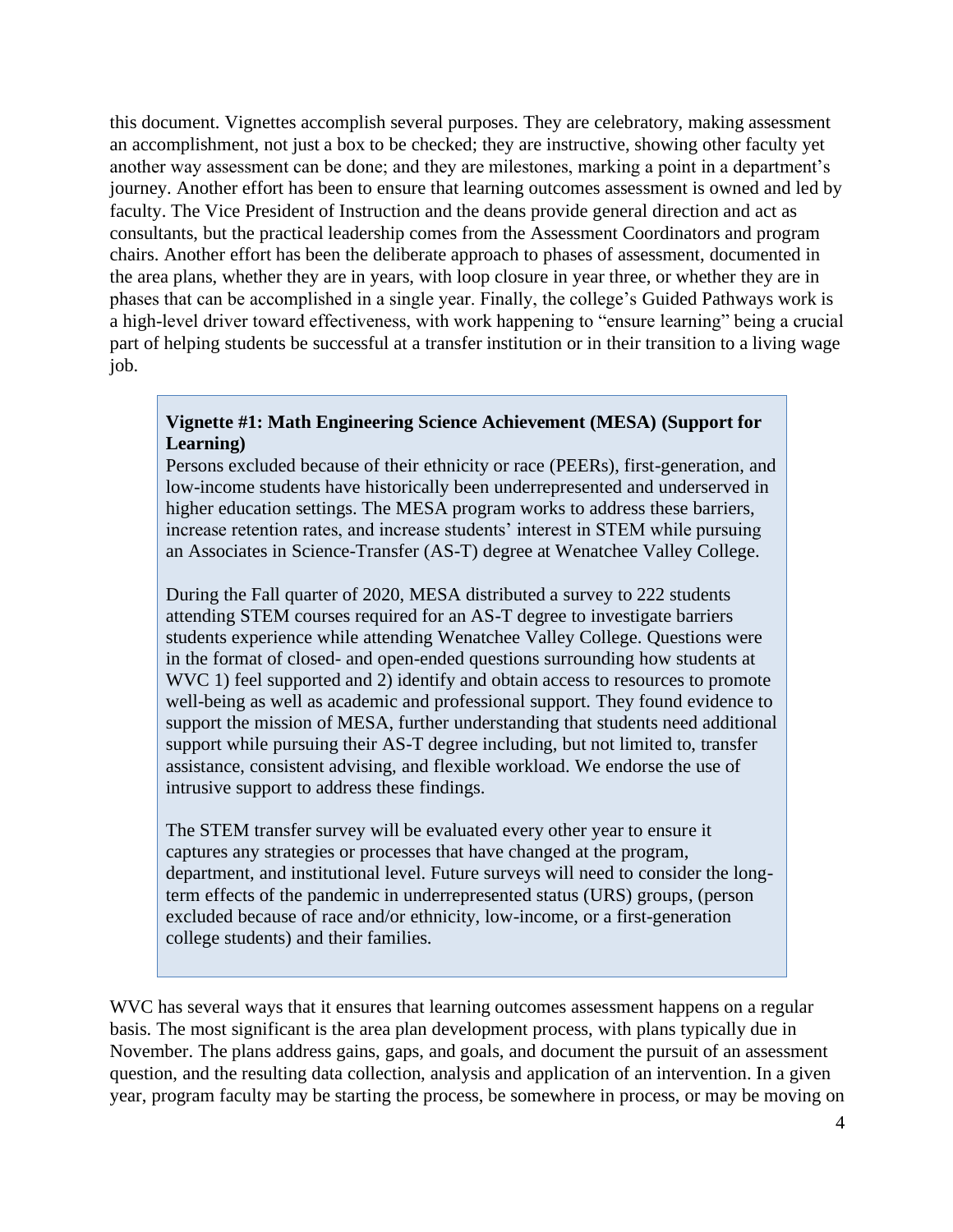to a new question, having completed the previous one. The point is not that programs are all at the same phase of assessment, but that they are all somewhere in process, documenting that annually in the area plan. Another institutional effort that supports regular assessment is the recent change to the master syllabus template, in which PLOs were added to the table that lists CLOs and SLOs. Syllabi will be updated to include this information. The Assessment Coordinators themselves make two efforts that contribute to the regular nature of learning outcomes assessment at WVC: they develop a comprehensive annual plan for themselves, after first documenting their efforts in the previous year; and they present during the annual all-faculty meeting that occurs the week before the start of the fall quarter. These presentations are well-received, as they showcase faculty assessment work at the program level, and provide a regular, effective framework for assessment for the upcoming year.

#### **Vignette #2: Nursing Year One (Educational Achievement)**

Nursing has set out an ambitious year one plan regarding "increasing student's clinical reasoning, nursing process, and nursing clinical judgment will help to address a large amount of our gaps across the college core themes." The faculty have identified six sources from which to measure this goal, including concept map assignment, unit exams, national exams, two simulation-based activities and feedback from partners.

# **Vignette #3: Business Computer Technology Year Two (Educational Achievement)**

Business Computer Technology faculty had a clear-eyed look at uneven Microsoft certification test performance by year two of the program's area plan. The area plan noted that the average pass rate on Microsoft Office Specialist certification exam was 53%, beneath the benchmark set by the program of 60% based on MOS exam scores from 2018 through 2020.

A change intervention for fall 2021 will introduce a test preparatory tool that gives the students the experience of taking the MOS exams. Presently, the exam is optional. The program is planning to encourage more students to take the exams and considering whether to make the MOS certification exams required. They will also review course learning objectives in several courses for alignment with exam objectives.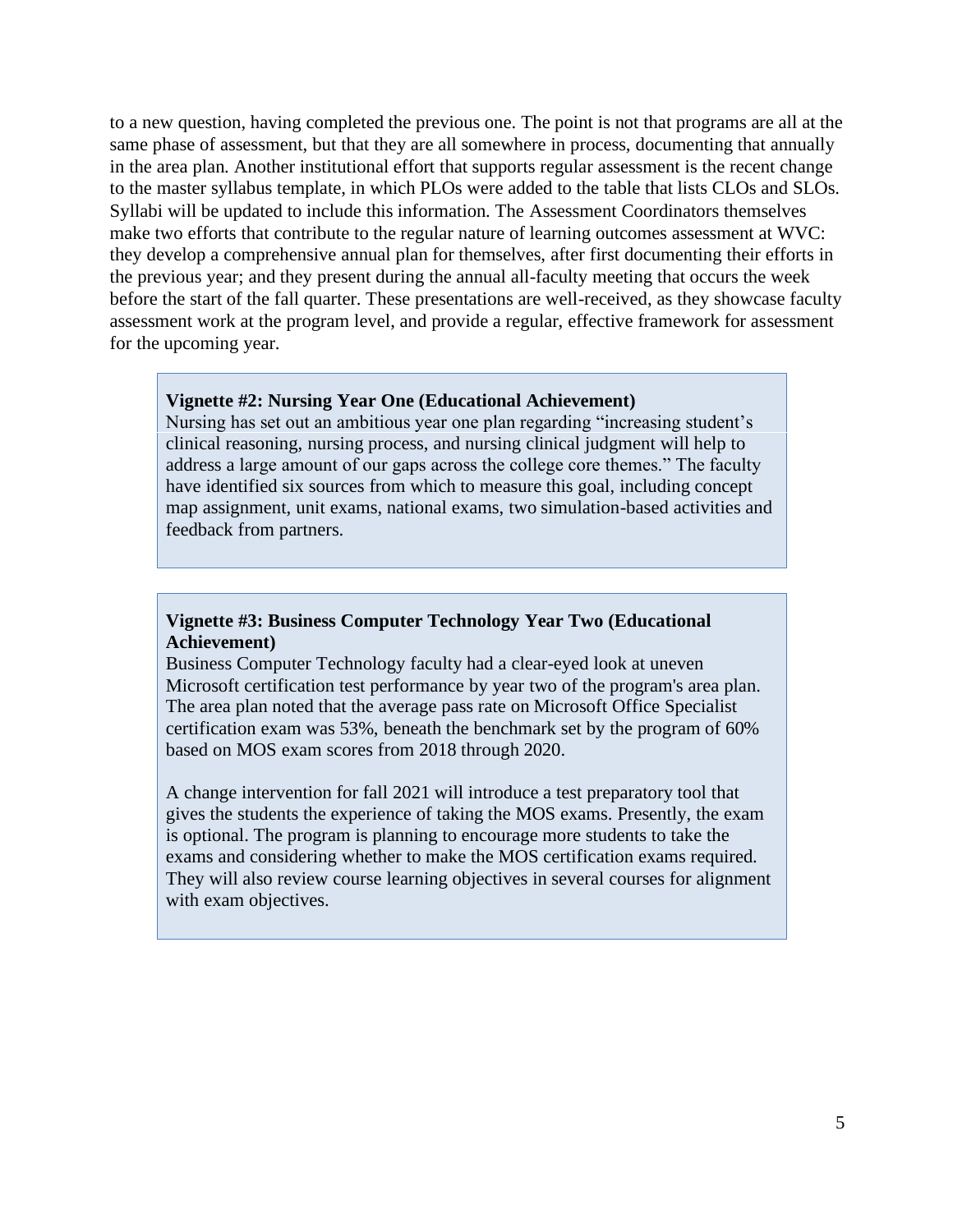## **Vignette #4: Philosophy Year Three, Demonstration of Improvement (Educational Achievement)**

Philosophy used curriculum modification based on assessment to improve student test scores from D to C. In year one, the department noted that students only partially achieved PLOs as measured by tests and papers. A closer look at PLO achievement showed little difference between the formats of assessment, raising concern that the learning gaps were real and not an artifact of how students were asked to demonstrate it. In response, the professor turned a test study guide into a daily assignment as opposed the "cram" tool it had been.

The simple act of creating an end of course assignment to address a PLO (Identify and engage historical questions and problems in metaphysics, epistemology, and ethics) improved participation with the assignment, blended paper and exam characteristics, and improved resulting test scores from a D average to C.

WVC's approach to learning outcomes assessment is comprehensive, involving both academic and non-academic programs, and on the academic side, including assessment at the course, program and college levels. Focus has been placed on program-level assessment given the recommendations from NWCCU evaluators. Course-level assessment has happened in the past via a spring survey in which faculty have voluntarily self-reported examples of their work. That has been suspended during the pandemic as a way to take some of the load off of overwhelmed faculty. SLO assessment has focused on one outcome per year; the college recently completed one pass through all of the outcomes. The assessment has happened on a quarterly basis, using Canvas as a reporting mechanism. At this point the college will review the data and determine which of several options to take: repeat the process over the next few years in order to create the basis for comparison; select an outcome that clearly needs attention and focus assessment there; or allow program faculty to select a SLO where they believe they have the potential to improve achievement. Assessment of PLO achievement is addressed comprehensively primarily through the area plan development process, in which all academic programs participate. Program chairs are encouraged to work collaboratively with their program peers, whether they are full-time or adjuncts, and they have the support of the Assessment Coordinators and their deans. Deans review plans and provide feedback, and the plans are collected and stored in such a way that faculty can see plans from other programs.

Faculty with teaching responsibilities lead and perform the assessment of clearly identified student learning outcomes. To date, the Assessment Coordinators have come from Humanities, Business Technology, Biology, Student Development, and Machining, with one coordinator being the director of WVC's Student Access Services. Since their inception, the Assessment Coordinators have emphasized the improvement of PLOs as foundational work for PLO assessment. Responsibility for assessment clearly falls on program chairs, whose responsibilities are identified in the faculty contract. While the academic deans and VPI provide general direction and support, it is the Assessment Coordinators who meet with chairs and program faculty to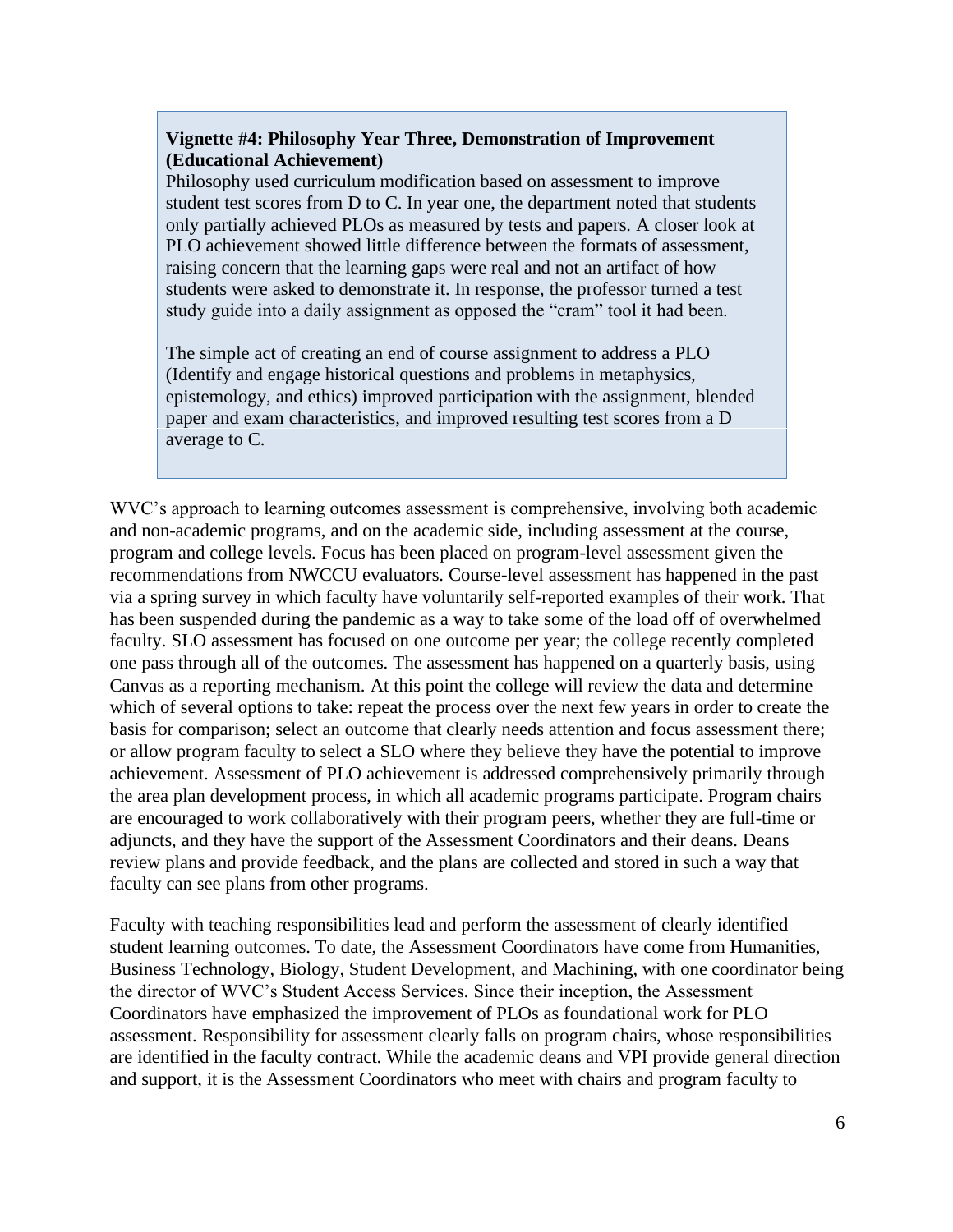review PLOs, determine assessment questions, identify data collection and analysis methods, determine interventions and identify the results. Program chairs work with their program peers to identify gains, gaps, goals, and the assessment work to be documented in the area plans, and it is their responsibility to write those plans.

## **Vignette #5 English Division: Developing a Sound Argument (Educational Achievement)**

In spring 2020, the English division assessed the 200-level course to examine teaching the elements of sound argument. Faculty collaborated to consensus on five main characteristics of sound argument, and then collected assignments (mostly essay prompts) from each tenured instructor that they felt addressed some of these elements. By examining essay prompts for 201, 202, 203 and 235, we have found that all, except ENG 235 (Technical Writing) address this PLO. Faculty decided that ENG 235 should not address sound argument.

In year two, based on the continuous mode of online teaching, faculty decided to apply a new pedagogical practice to their assessment. We tested the Transparency in Learning and Teaching (TILT) template's effectiveness to meet the PLO. The faculty who participated in this assessment taught a 200-level Composition course in the spring quarter 2021 and assessed the capabilities of students to write sound arguments after 10 credits of composition above 100. The faculty who completed the assessment each reviewed a TILTed assignment, with a quick note about what changed, evaluated the results, and addressed what changes are to be made in how the assignment(s) will be presented in the future.

Overall, the faculty found that many of them were already "TILTing" assignments. However, the template provided a clearer layout for these assignments and increased continuity.

As for results in students writing sound arguments, many faculty said the students did about the same as before, though the number of questions was reduced, thus implying clarity in the expectations.

WVC uses a three-phase process to connect assessment of program learning outcomes to planning. The process is documented annually in area plans. While many programs exercise the process over three years, it can be accomplished in a single year depending on the nature of the assessment. In phase one, program faculty identify a PLO they want to assess and determine how the assessment will occur. In the second phase, results are analyzed, problematic areas are identified, and interventions defined. In phase three, the effectiveness of the intervention is determined, and the decision is made either to modify and repeat the assessment or to begin assessment of a different PLO. The area plan is the same document in which programs identify gains and gaps from the previous year(s) and goals for the upcoming year. It is natural that there is a two-way interaction between assessment and planning in these documents. On one hand, the assessment work can directly address any of the gaps or goals identified; on the other, the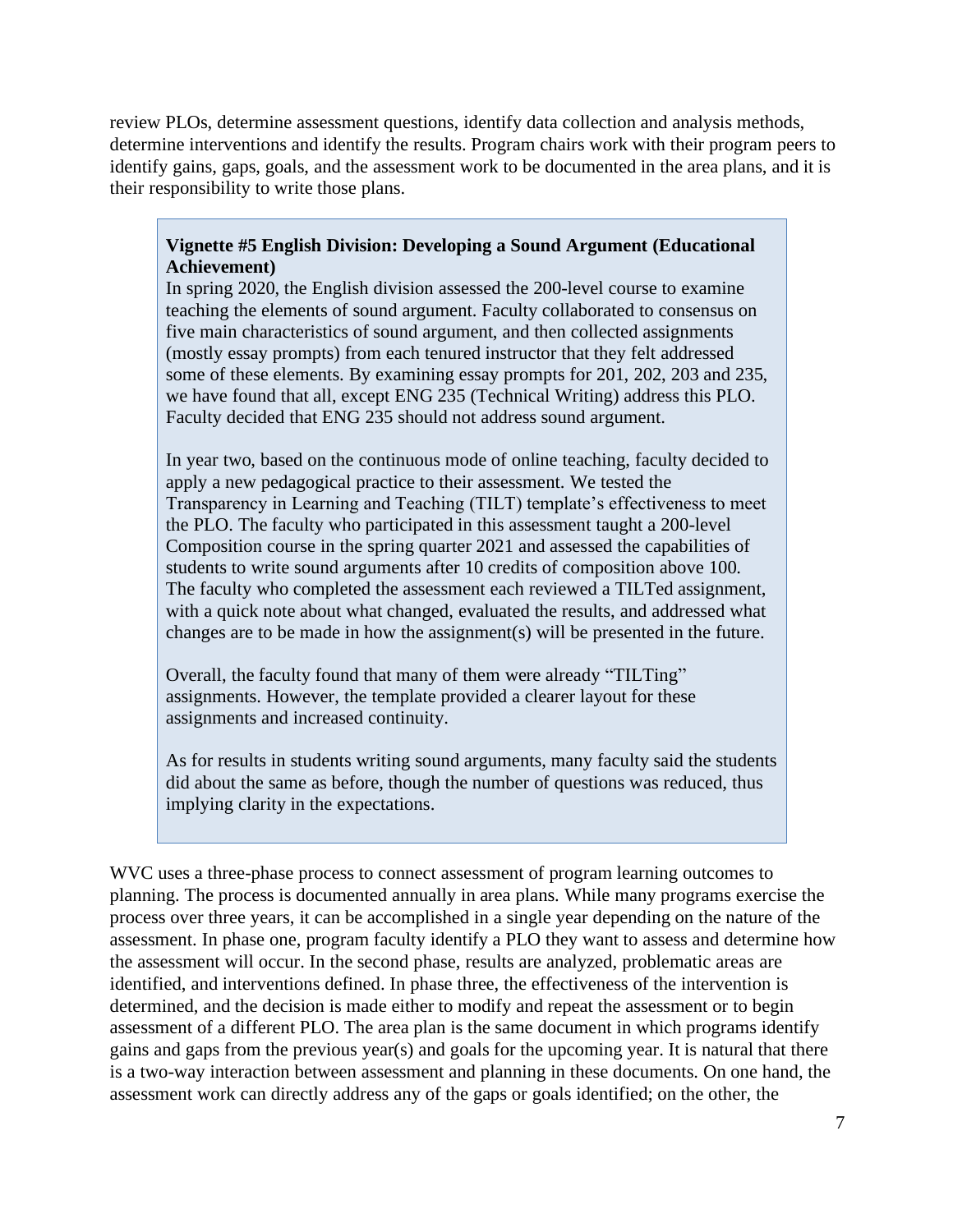planning can be informed by the results of the assessment work.

Course learning outcomes assessment has less of an impact on institutional planning. Programs have both budgets and course fee revenue that can be used to enhance student learning opportunities at the course level, and that planning is also often reflected in the area plans. In the past, CLO assessment was documented on a voluntary basis via a spring survey, but that activity has been suspended during the pandemic. The data from that survey indicates that faculty use a wide variety of assessment techniques, assess a wide variety of course activities, and draw inspiration for the assessment from their own observations, conversations with colleagues, and input from students. Most CLO assessment informs planning about types of learning activities, though some informs planning regarding modification or development of course content.

Student learning outcomes at the college level are assessed via the reporting tool in Canvas. The college has just completed its first pass through assessment of the complete set of SLOs. Each year, one SLO category was selected, and faculty were asked to identify one specific outcome each quarter (if that category was relevant to their discipline) and a data source within their course to use to report their students' achievement of that outcome. At this point, the Assessment Committee will need to review the four years' worth of data to determine next steps. Those steps could include repeating the SLO assessment in order to create a data set for comparison; to identify any outcomes where the college is clearly struggling; or to continue the quarterly process but allow faculty to assess any SLO relevant to their program and discipline. The college has a well-defined data set on student achievement in a comprehensive set of categories, though it has recently taken the opportunity afforded by starting a new seven-year accreditation cycle to revise those indicators.

Learning outcomes assessment informs planning of learning support through several channels. The college's shared governance process, joint meetings of student services and academic leadership, sharing of data by the Assessment Coordinators, and the college's Guided Pathways planning all connect learning outcomes with planning of student support services. The college's shared governance structure includes an Instruction Council, in which administration and academic leadership come together around a shared agenda. Needs identified through learning outcomes assessment can be presented at IC, along with desired solutions, so that the committee members can come to agreement on appropriate changes. In 2020-2021, instruction leadership (deans and directors) reached out to student services leadership to start meeting to discuss shared interests around student success. Most of the conversations have revolved around diversity, equity and inclusion topics, though some have been around access, given the recent conversion to a new student information system and resulting challenges in registration, seeing grades and managing fees. Assessment Coordinators can also help the college use the results of learning outcomes assessment to inform planning by working directly with program chairs on their area plans. The coordinators meet frequently as a group and share activities on both the academic and learning support areas of the college, so the coordinator who supports assessment in learning support areas is well-informed about the results of learning outcomes assessment. This year featured the first Assesstivus, planned and organized by the faculty coordinators to be a week in July in which they provided resources and support for programs to come together and develop their 2021-2022 area plans. Area plans are submitted to the dean or director for feedback, revised if necessary, and then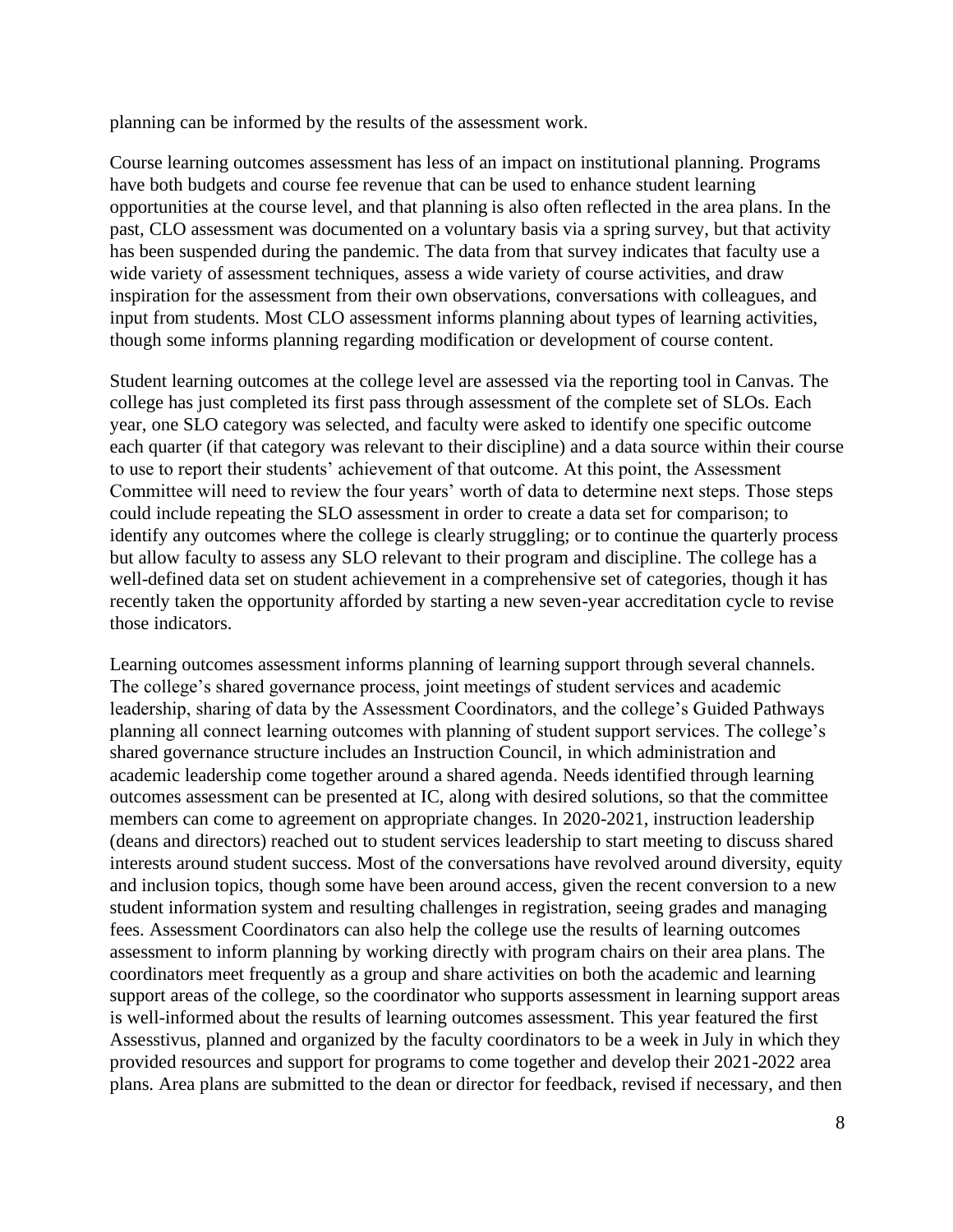posted in the assessment Canvas course. The coordinators then can consult them and share them with learning support areas as appropriate.

# **Vignette #6 Transitional Studies Improves Student Outcomes through Curricular Change**

Student progress is measured by "Measurable Skill Gains" which include moving up in NRS Educational Functioning Level (as measured by the CASAS test or by class enrollment) or by earning credit toward their high school completion (as identified in the credit tracker in WABERS+). All classes use assignments and curriculum aligned to the College and Career Readiness Standards (CCRSs), which is a requirement of the federal program guidelines. Also, due to federal guidelines and expectation, the complete PDSA process using these measures is completed in the Transitional Studies (TS) department every year.

Poor student outcomes are identified above, including low student progress gains (2019-20: 32%; 2020-21 target: 45%) and low student outcomes after exit (see below):

| Student Outcomes After Exit | 2019-20 | 2020-21 Targets | 2020-21 Actual |
|-----------------------------|---------|-----------------|----------------|
| Employment 2nd Quarter      | 11.8%   | 28%             |                |
| Employment 4th Quarter      | 18.8%   | 28%             |                |
| Secondary + College         | 5.7%    | 10%             |                |
| Secondary + Employment      | 6.2%    | 10%             |                |
| College Completion          | 40.2%   | 45%             |                |
| Any Credential              | 20%     | 28.2%           |                |

TS assessments are mandated and controlled by the federal government, so there are no local changes WVC make to the MSG measures. Instead, TS aims to make changes in their department so that students have more access to inclusive, relevant, high-quality educational experiences and the various supports and guidance that they need to prepare themselves for the college and career opportunities they want to pursue.

These changes include faculty and staff additions, collaborative department planning, curriculum improvements, creating official program maps, expanding programs to increase student access and retention, and ensuring timely student access to resources, supports, interventions, and follow-up.

# <span id="page-13-0"></span>**Conclusion**

WVC continues to take important positive steps to assessing learning at the institution, program, and course levels. In order to better assess student learning outcomes at WVC, the college has taken a careful look at its assessment processes and discussed changes to develop a culture of evidence around student success. This has led to reformatting the college's assessment committee